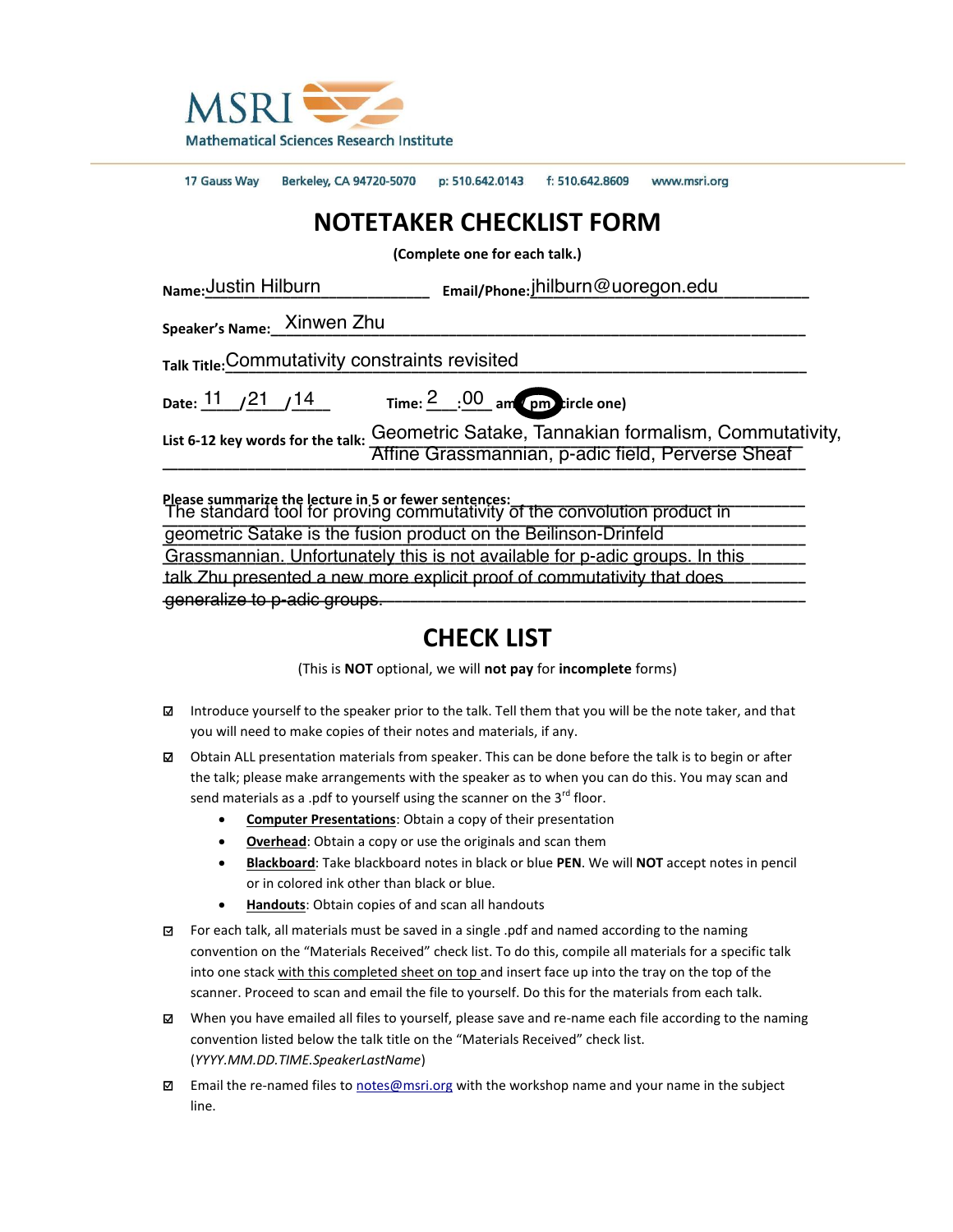Dansburg Xinwen Zhu - Comment-brity constructs revisited  $G/K$  kek G=KCH F=KCH)  $D=5\pi c G$  o<sup>x</sup>=spcc F<br>
as  $Gr_6 = \left\{ (E/\beta) \middle| E = 6-br_1dL \text{ on } D \right\}$ <br>  $\beta: E|_{px} \cong E|_{D} \times$  $=6(F)/(6C) = \frac{1}{4} Gr_{\mu} (C)$  $st_{6} = (P_{600}(G), F)$  y corrollation Geometric stoke iso: suble 150:<br>Sut 615 a Tandaien of West West  $H: s.t. c \cong Kep(C6)$ The proof of this relies on B-D Grassmonth Gr  $x^n = \{ (G_i)^k \}$   $\begin{array}{|l|} \hline \text{G-bundle} & \text{on} & \text{X} \\ \hline \text{K}^n & \hline \end{array}$   $\begin{array}{|l|} \hline \text{G-bundle} & \text{on} & \text{X} \\ \hline \text{K}^n & \hline \end{array}$ and all the Mary !!  $G_{x^2}|_{G(Y)} = \begin{cases} GrXGr & x \neq r \\ Gr & x \leq r \end{cases}$  $x \leq y$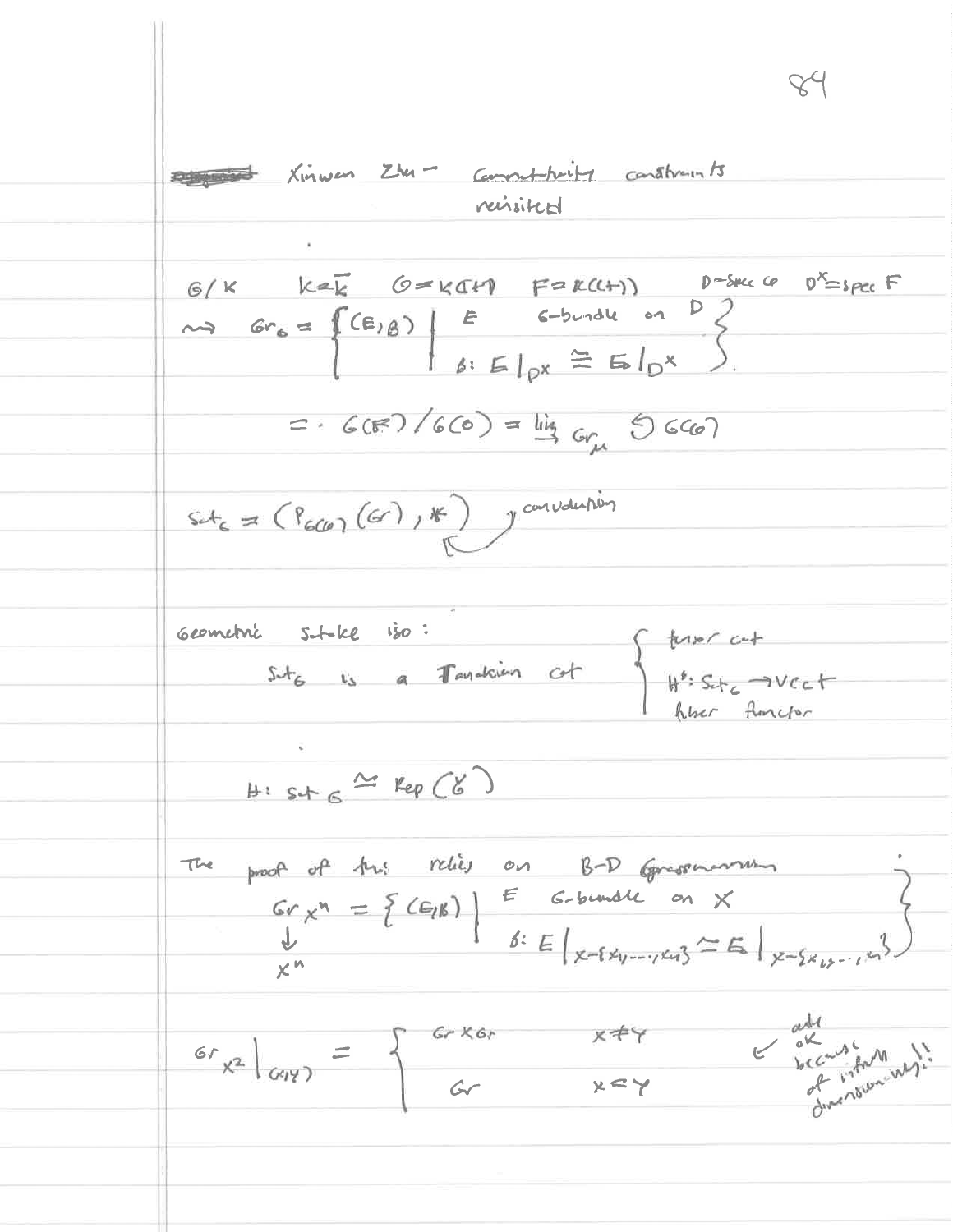$82$  $\n *g*\n *g*\n *g*\n *g*\n *g*\n *h*\n *g*\n *h*\n *h*\n *h*\n *h*\n *h*\n *h*\n *h*\n *h*\n *h*\n *h*\n *h*\n *h*\n *h*\n *h*\n *h*\n *h*\n *h*\n$  $J_{\frac{1}{2}}(4x \otimes 4\frac{1}{x})_{x^2-1})$  =  $(F * F')$  $\frac{1}{4*4*1}$  $and$  $H(f \star f)^{\alpha} = H(f \star g)(f(f))$  (2) Purpose of this tak - Gue new poots of (1) and (2) without BD-Grosning.  $C(GCG) \setminus G(F)/G(G)$  = K(Rep  $S$ ) =  $K(R)$ The (2) same statute to holds for 6 split product group. **DAY**  $\frac{1}{14n}(2)$   $Gr<sup>2</sup>$  is represented as an Ind-perfect all space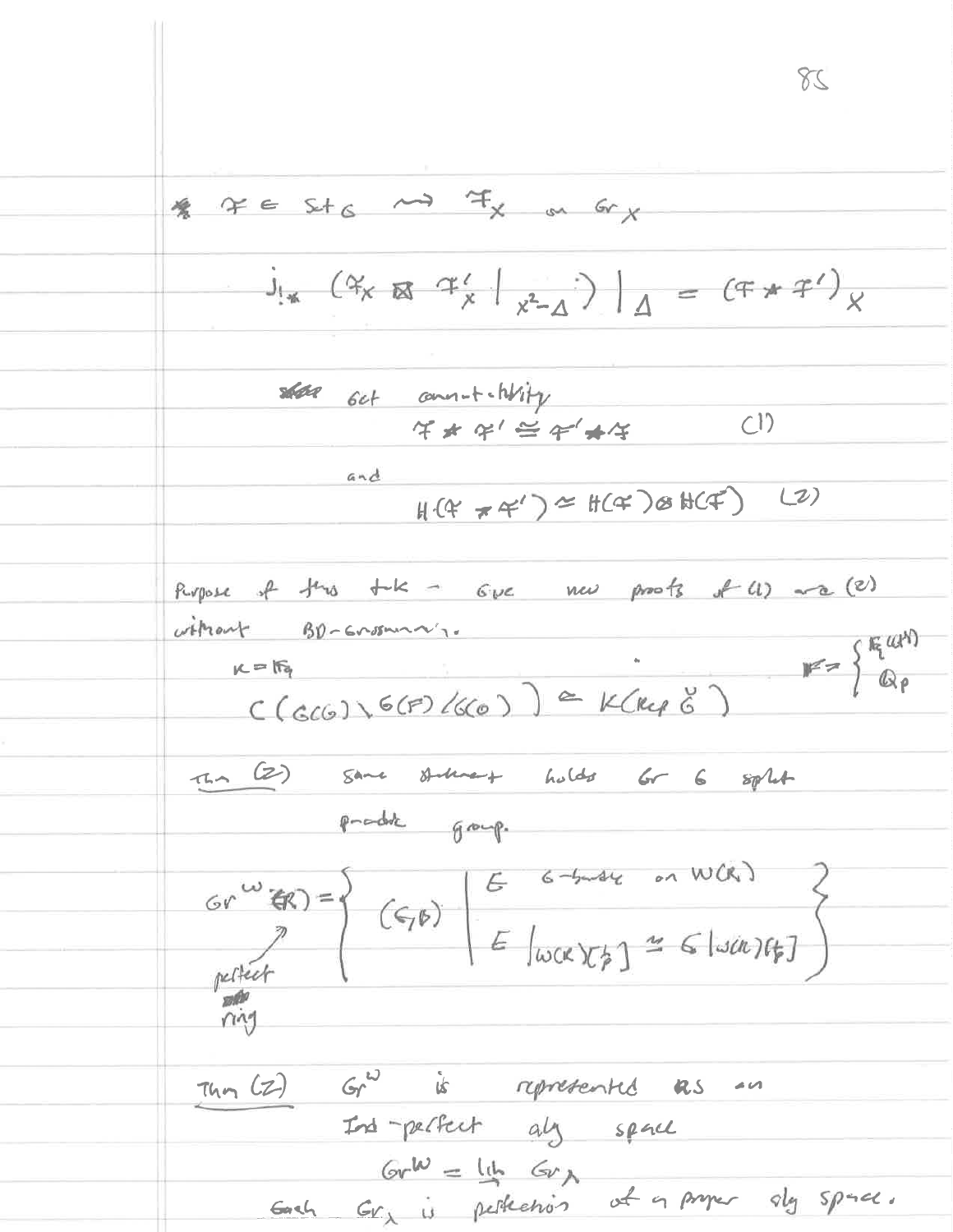$56$  $H_G(G): Sct_G \longrightarrow L_G \times L_G \longrightarrow H \times L_H \longrightarrow R_G = H_{G(G)}^{*}(p+1)$  $H_{6(a)}$  (I  $\pi$  ) =  $H_{6(a)}$  (B)  $H_{6(a)}$  (I) Learn Ty binodule straction are tere sour Cleage monoidel strutte of H".  $6x$   $64 e'$   $14$  on  $201$   $616$  live  $2-6z$  on  $R$  (f) / +  $c(6/4)$  =  $c(c^{2}/4)$   $17$  H (speeR)  $\theta$ :  $6-16$  certain chuolatus  $\Theta(\lambda) = -\omega_{0}(\lambda)$  $\leq$ y Ka  $G: G(F) \rightarrow G(F)$  $g \mapsto \Theta(g)^{-1}$  $G(U)$  fMG(G)  $\rightarrow$  660 )  $646(6)$  $\theta^{\dagger}$ :  $546 \rightarrow 546$  anti-month  $\theta''(f\star fI) \approx \theta'(I) \star \theta'(f)$ Inbroad y  $0.6671600/(6007 - 600)(600)$ Formally  $\frac{Gr^{\circ P}}{Gr^{\circ P}} = G(0)$  (CCP)  $\leq \frac{5ct^{\circ P}}{6wt^{\circ}} = \frac{G(0)}{6wt^{\circ}} = \frac{G(0)}{6wt^{\circ}} = \frac{G(0)}{6wt^{\circ}} = \frac{G(0)}{6wt^{\circ}} = \frac{G(0)}{6wt^{\circ}} = \frac{G(0)}{6wt^{\circ}} = \frac{G(0)}{6wt^{\circ}} = \frac{G(0)}{6wt^{\circ}} = \frac{G(0)}{6wt^{\circ}} = \frac{G(0)}{6wt^{\circ}} = \frac{G(0)}{$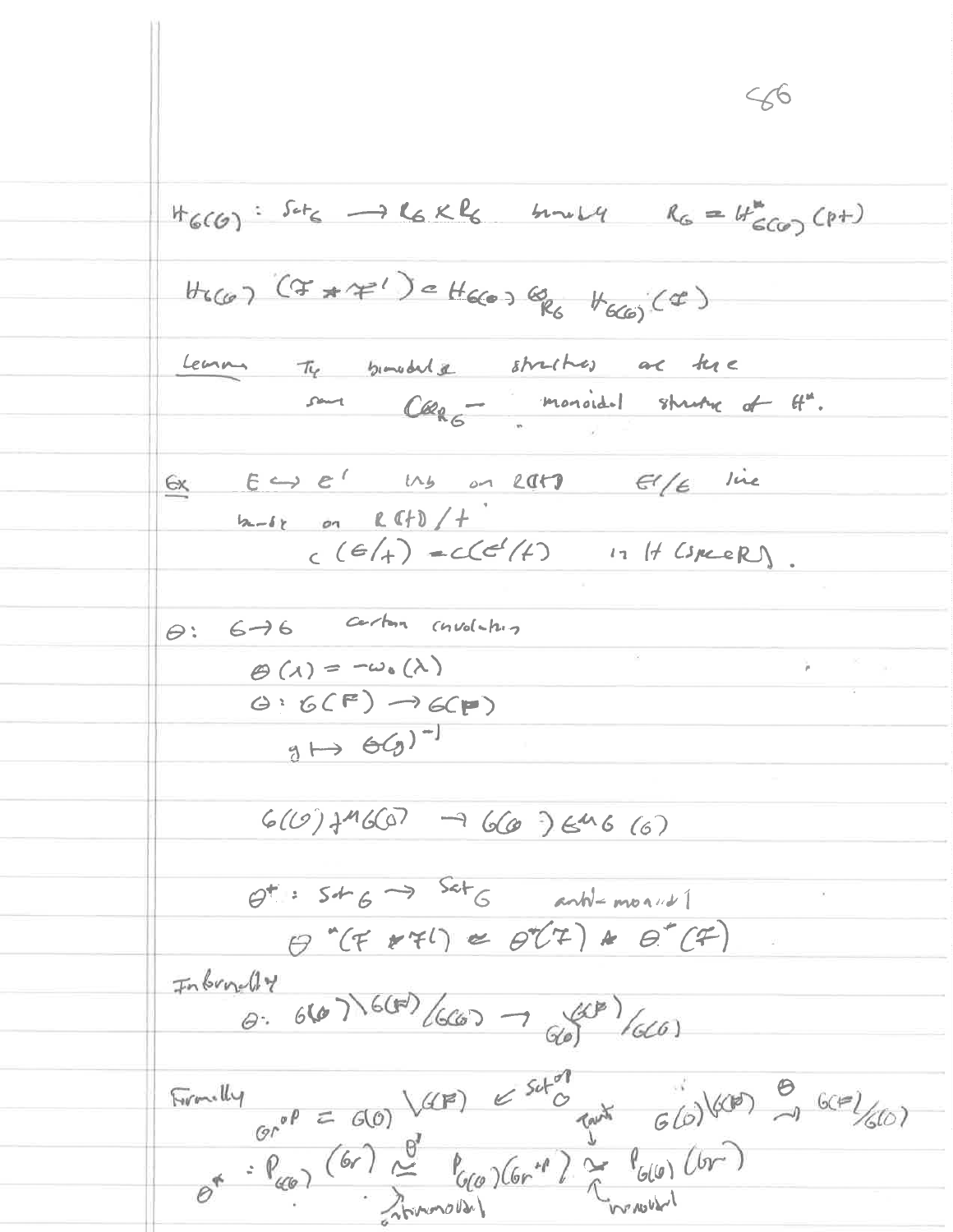Enough to construct  $e: 0 \le fd$   $e_{\mu}: 0^* \le C_{\mu} \le L$  $O^*IC_M \Big|_{G^*M} \simeq \mathbb{C}[\mathbb{C}^2 \rho_{M} \mathbb{1}] \longrightarrow \mathbb{C}[\mathbb{C}^2 \rho_{M}] = \mathbb{C}[\rho_{M} \rho_{M}]$ The constant is  $47ACE0+(4*(1+6)(4)+67)$  $864+4$ + Koszul sign chinge.  $6862$  $IC_{\omega_1} \# I_{\omega_2} = Il_{\omega_2} \# I_{\omega_1}$  $S($   $G^e)$   $\Omega$  $IC_{2\omega_1}\oplus IC_{\omega_2} \longrightarrow IC_{2\omega_1}\oplus IC_{\omega_2}$ veed  $H(G*F)$   $\simeq H(\gamma*F)$  $(1)$   $\int$   $M$   $\int$   $\int$   $M$  $H^*(4)\emptyset H^*(4) \implies H^*(4^4) \otimes H^{(4)}$ Let  $\theta$ :  $W(F) \simeq W(\theta^*F) \simeq W(F)$  $(2)$   $\theta$   $\sim$   $\sim$   $\sqrt{3}$  or  $\#U(F)$  $470)$  If  $(600) = H (t/m[(-200)]]$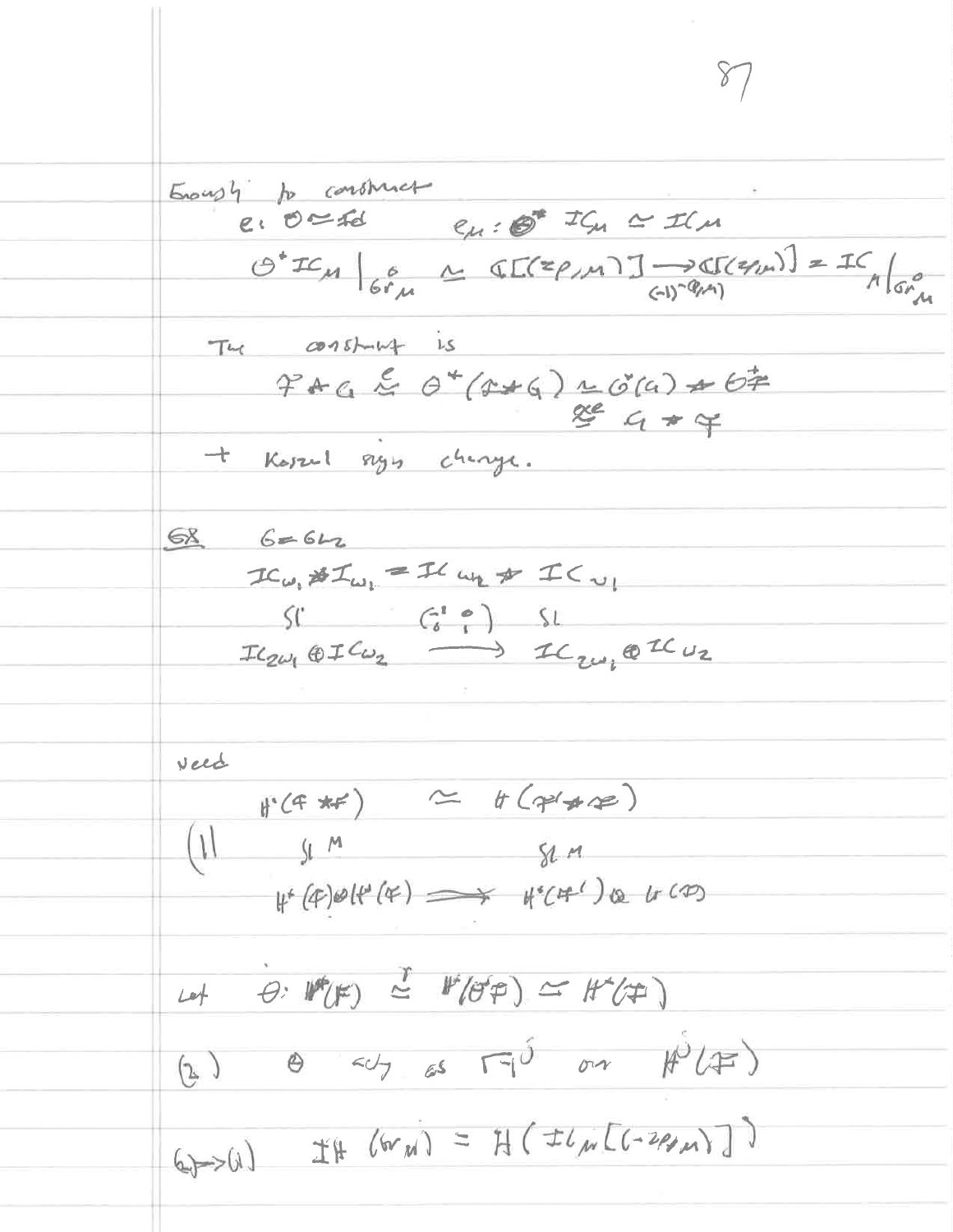$6* : 74 (6r), \longrightarrow 14 (6r)$ <br>(2)  $\theta^{*}$  acts as  $(-15)$  as  $\pi^{2}$  (6m)  $(Lussky - Yau)$   $6r_{h}$   $> 6r_{h}$   $= 6(6)$   $64$   $C(6)/C(6)$  $\frac{1}{6}$ drin  $C^* = (-1)^j : H^{2j}(Cr_{A}^{c}) \rightarrow H^{2j}(Cr_{A}^{c})$  $rac{Gr_n}{Gr_n}$   $rac{Gr'_n}{Gr_n}$   $rac{Gr_n}{Gr_n}$  $I_{\mu}$  -IC  $[(Eq_{\mu})]$  $e^c$ :  $e^2 \xi_n \approx \zeta_n$   $e^c \zeta_n \big|_{G^o_{\mu}} \geq c \approx d_{\mu} \big|_{G \cap \mu}$  $c' \Big|_{\lambda}$  o' Cult = Cult  $(2)$   $(2)$   $11$   $(2)$   $(-1)$ Detrie  $\lceil \lambda_{1,\mu}(1) \rceil = \sum dm_n \pi^{2}(\mathcal{L} \mu|_{\lambda}) q^{j}$  $P_{\lambda_{i} \mu}^{\Phi_{i} \nu_{i}}(q) = \sum tr(e^{i|x|} \hat{x}^{2i}(q_{i} | x)) q^{j}$